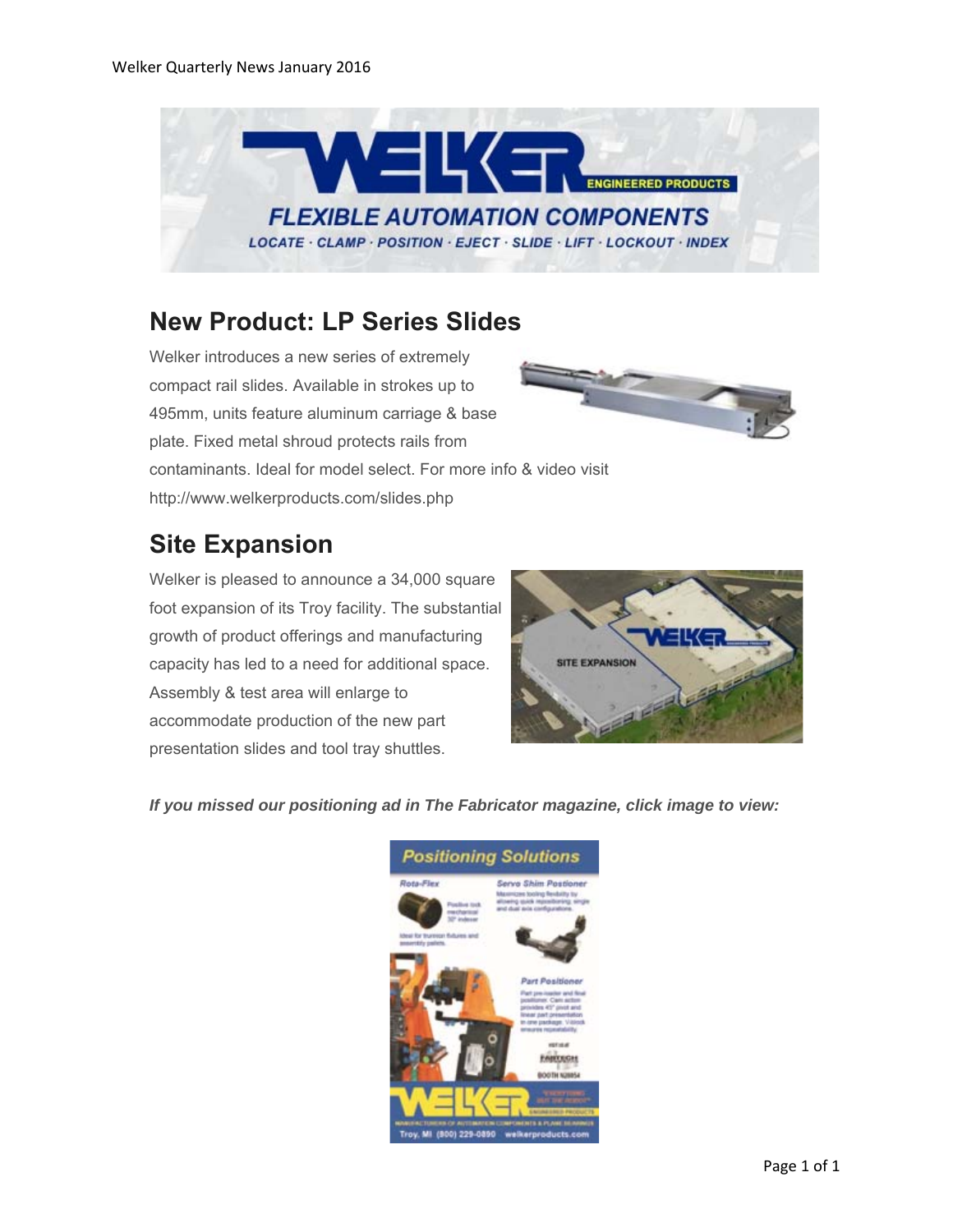

### **New Product: L3 Switch**

Welker introduces a new solid state cylinder mounted sensor. Comparable to World Switch in function and performance, the L3 is immune to the majority of direct and alternating field welding applications. The switch features weld spray resistant cable covers and M12 DC connector. The new L3 switch is available on products that include Welker T-slot and tie rod pneumatic cylinders. For more info visit http://www.welkerproducts.com/switches.php



## **Sales Spotlight: PTS, LLC**

Welker is now represented in the central US by PTS, serving the industrial markets in Missouri, Kansas, Nebraska, Iowa and southern Illinois. Jim Mabrey, Craig Hill and Wayne Reinwald provide over 120 years of combined sales experience in machinery protection, power transmission and motion control products. Contact their Kansas City office at 855-787-5521.

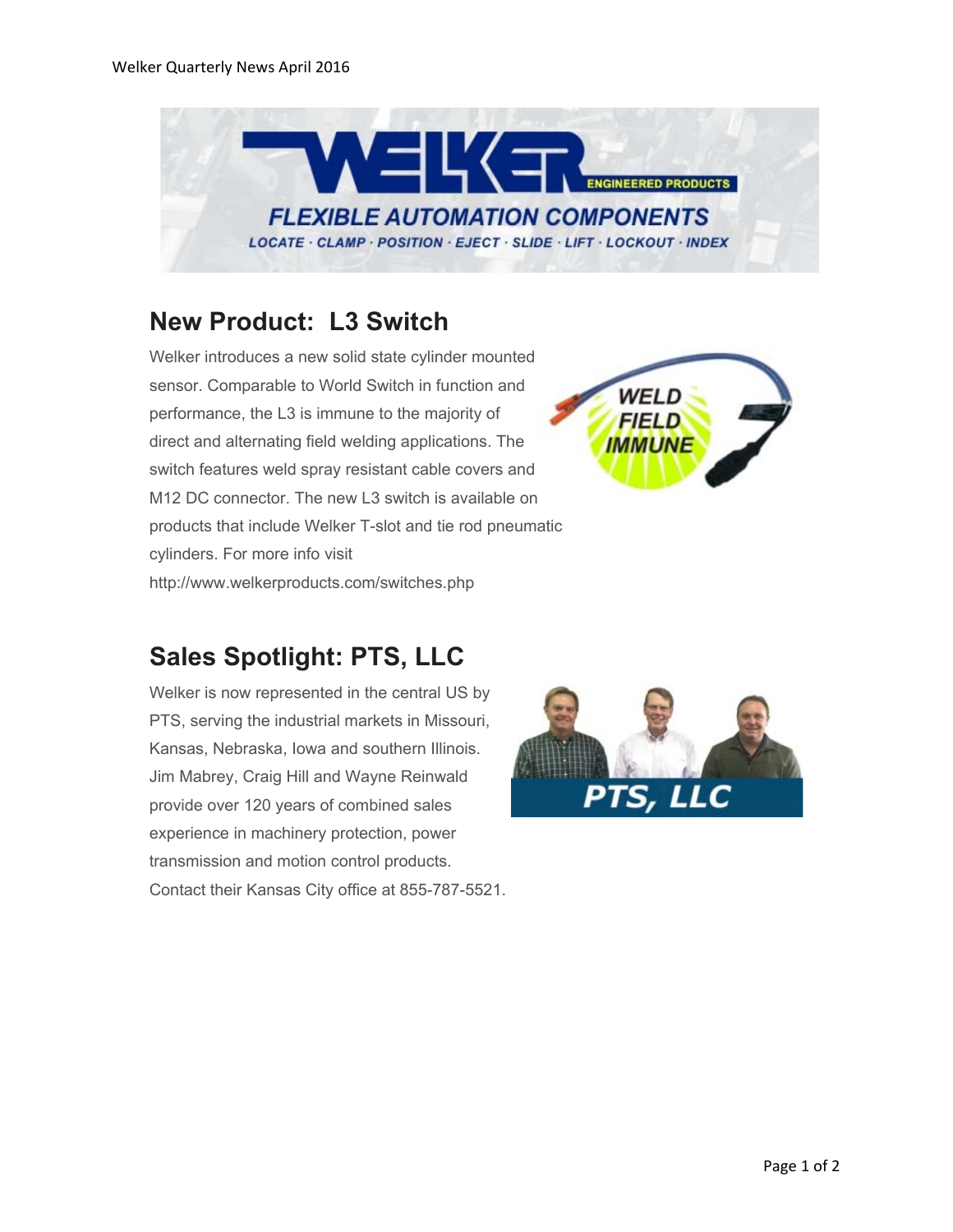# **New Video: Overhead Transfer Application**

This simulation shows a 2 serving 3 transfer with auto unload in station 3:

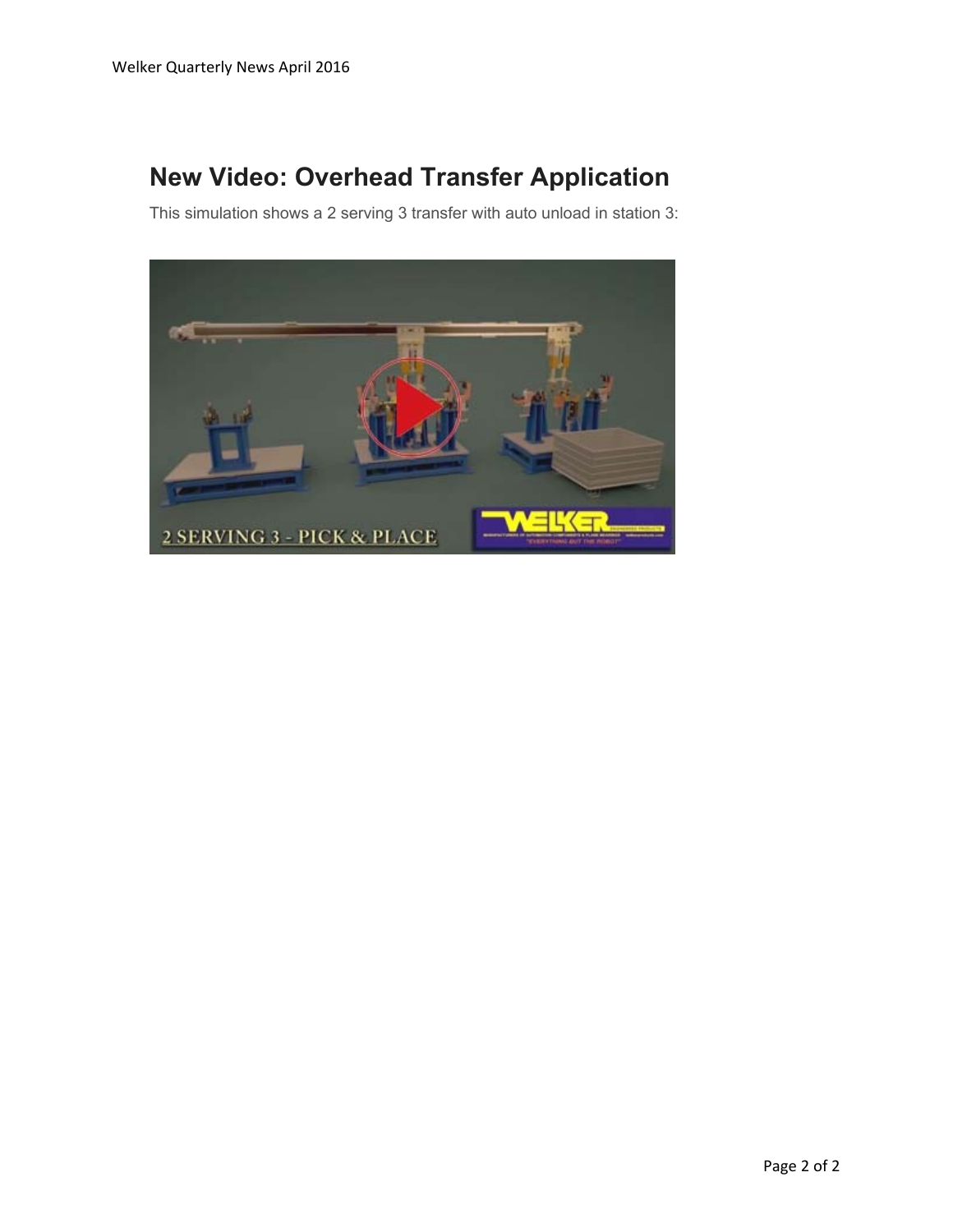

### **4-Way Part Locating with Welker Floating Pin**

The Welker Floating Locating Pin offers a unique opportunity to use an unlimited number of 4-way pins for part locating, significantly reducing part hole damage and pin wear. Parts are loaded when the pneumatic actuator is engaged and pin is centered and rigid. When the actuator is released the pin is allowed to radially float up to 3mm, and rotate up to 25 degrees. The Floating Pin is available in two sizes and accommodates standard NAAMS pins, geo backups, and datum blocks. Custom pins and rests can be attached to unit's flat mount. Applications include bind-free part removal from geo end effectors and fixtures. Ideal for use in aluminum welding where there is considerable part movement.



For more info and videos visit http://www.welkerproducts.com/floating\_pins.php

### **Sales Spotlight: Steve Valade**

Welker is now represented in the north central US by Steve Valade. His company, Manufacturing Productivity Solutions, serves the industrial markets in North & South Dakota, Minnesota, and western Wisconsin. Contact Steve at his Cannon Falls office (612) 759-1141.



### **Save the date: November 16-18**

Fabtech Expo will be in Las Vegas this year. Fabtech is North America's largest metal forming, fabricating, welding and finishing event. Add booth N1731 to your visit list. Stop by to say hello to the Welker Sales Team!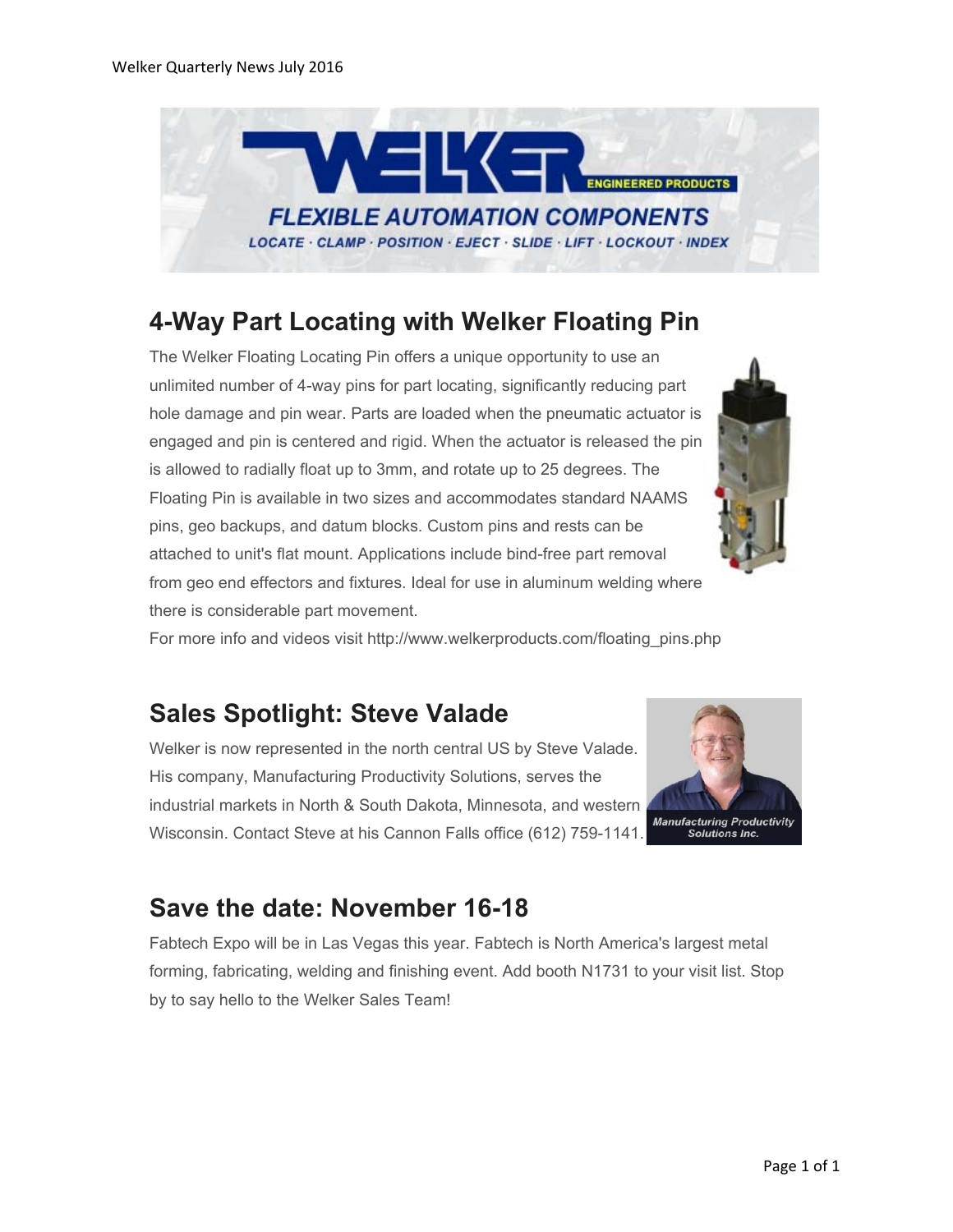

#### **New Product Release: PCY Pin Clamp**

Welker introduces the second in its new series of compact pin clamps. The PCY accommodates pin diameters 16.01 to 26.00mm. Dual fingers clamp on both sides of hole or part, unlike single hook designs. The PCY provides positive part location and clamping, up to 4mm part thickness. Ideal for flanged holes, end effector applications, and material handling. Retract option allows low profile pin to retract below the backup for easy part release. Spring retract feature holds parts on end effectors if air loss occurs.

For more info & videos visit http://www.welkerproducts.com/pinclamps.php



# **Expanding Locating Pin Video**

Locate & concentrically clamp with Welker expanding pins. See it here: